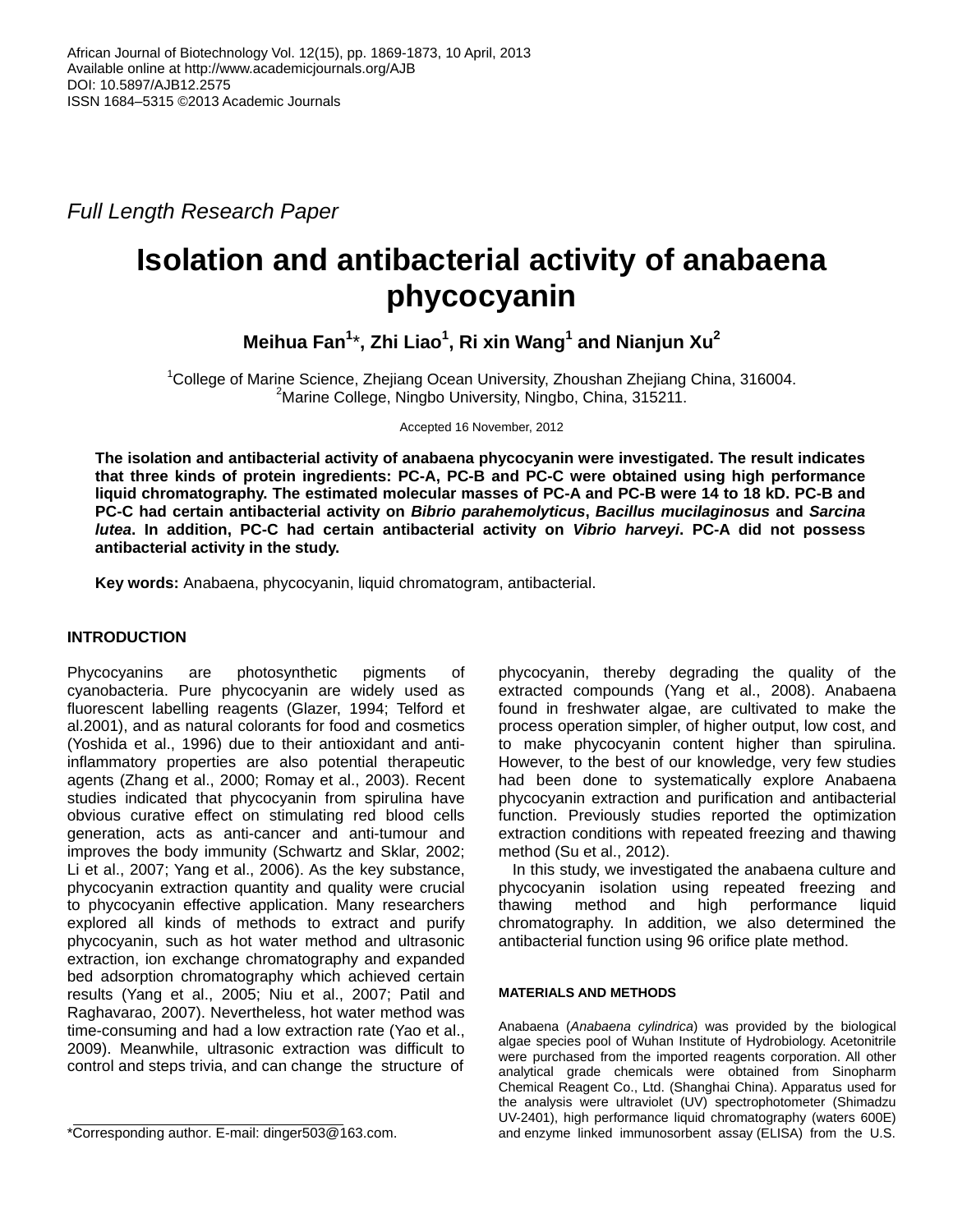thermoelectric MK-3.

#### **The expansion cultivating of anabaena**

The experiment was conducted at the biological experiment teaching center at Zhejiang Ocean University, Zhoushan, China, from August, 2011 to October, 2012. Anabaena (10 mL) were inoculated into BG11 medium (40 mL) and cultured in artificial climate incubator, grown at 25°C under a 12-h photoperiod and photosynthetic photon flux density (PPFD) of 180  $\mu$ mol·m<sup>-2</sup>·s<sup>-1</sup>. Relative humidity was maintained at ~80%, with shaking one to two times daily. By gradually expanding the training, logarithm of the growing period of anabaena was taken for phycocyanin extraction.

#### **Extraction of phycocyanin crude products**

Anabaena culture solution was centrifuged (1,0000 *g*, 20 min) at 4°C, the supernatant was removed and the precipitation was collected (Ishikawa, 1979). Then to get the precipitation of fresh anabaena algae, anabaena (fresh weight 1 g) were immersed in pH7.0 phosphoric acid buffer with solid/liquid ratios 1:1 (g/mL) in 50 mL beaker. The different beakers were frozen 30 min at -20°C. Moreover, anabaena was frozen and taken out from the refrigerator and dissolved in the water at 38°C (frozen and dissolved process was repeated five times) (Gao et al., 2012); then anabaena obtained were homogenized with pH7.0 phosphoric acid buffer for 5 min in a mortar at 0°C. The homogenate was centrifuged (10,000 *g*, 30 min) at 4°C and the supernatant was collected of which phycocyanin crude extracts were obtained. Phycocyanin crude extracts was saturated to 60% (v/v) with ammonium sulfate. The precipitate was collected by centrifuging at 5000 *g* for 20 min to obtain crude phycocyanin. Crude phycocyanin was stored at -20°C until further study.

#### **Determination of phycocyanin**

Phycocyanin crude extract was diluted to appropriate concentration and distilled water was added to reach a final volume of 4 mL. The UV spectrophotometer was used to determinate the absorption value of phycocyanin crude extracts at 280 and 620 nm, and the specific activity was calculated according to the formula OD620/OD280.

#### **High performance liquid chromatography purification of phycocyanin**

1 g of phycocyanin crude extracts was diluted to 2 mL ultrapure water, and filtered with 50 mm membrane filtration. High performance liquid chromatography (Waters600e) for the purification of proteins, 300SB-C8 semi-preparative reversed-phase column (4.6 x 250 mm, American waters company), waters2478 detector were used. Mobile phase respectively containing 0.1% trifluoroacetic acid (TFA) (v/v) water (A solution) and 0.1% TFA (v/v) acetonitrile (B solution); a linear gradient elution, column temperature 40°, B liquid ratio from 5 to 95% linear elution in 30 mins were used. The flow rate was 1 mL/min collection for each peak elution by freeze drying using freeze drying machine.

#### **Sodium dodecyl sulphate-polyacrylamide gel electrophoresis (SDS–PAGE) analysis of phycocyanin ingredient**

SDS-PAGE was carried out according to Okadjima et al. (1993). 10% (w/v) separation gel and 4.8% (w/v) concentration of glue was

used and the proteins in the gel were silver-stained (Blum et al., 1987) at mark 10 to 120 KDa.

#### **Antibacterial analysis of phycocyanin composition**

During the various steps of protein purification, antibacterial activity was monitored by a liquid growth inhibition assay on the Grampositive strain and on the Gram-negative strain (Bulet et al., 1991) by the 96 orifice plate method. Bacteria and fungus used in present study were obtained from China General Microbiological Culture Collection Center (Beijing, P. R. China). Nine species (Gram positive and Gram negative) of bacteria were used. The Gram positive bacteria were *Bacillus mucilaginosus*, *Sarcina lutea*, *Staphylococcus aureus*, *Micrococcus luteus.* The Gram negative bacteria were *Vibrio harveyi*, *Proteus P. vulgaris*, *Escherchia coli*, *Bibrio parahemolyticus* and *Bacillus subtilis Cohn*.

Configure LB culture medium, 121°C [sterilized](app:ds:sterilize) for 20 min, One single colony of each type of bacteria (from the nutrient agar culture) was inoculated with a sterile loop, and was transferred into 10 mL sterile nutrient broth. The broth cultures were incubated in a shaking incubator at 37°C for 16 to 20 h. The control group was 10 ul axenic culture medium, 10 ul medium dissolved sample group and its corresponding sample. Sample after enzyme mark instrument detection, initial data were recorded. The absorbance value were detected at 12 and 24 h at 37°C and 100 rpm using ELISA (Yang et al., 2011; Velidandi et al.,2011).

## **RESULTS AND DISCUSSION**

According to previous research that phycocyanin has maximum absorption value at 620 nm (Yang et al., 2005; Su et al., 2012; Kaledona et al., 2007), phycocyanin crude products as samples and pH 7.0 phosphate buffer solution as control were scanned at the wavelengths of 200 to 800 nm using a Shimadzu UV-2401 spectrophotometer. In further research, the concentrations of phycocyanin were measured by measuring the absorbance at 280 and 620 nm; the specific activity was 1.52 which is higher than 0.93 obtained by Liao and Zhang, (2011) and Yang et al. (2005).

## **High performance liquid chromatography further purification of phycocyanin**

Crude phycocyanin were separated and purified by liquid chromatography for molecular sieve experiment; molecular sieve column was 300SB-C8 (4.6 x 250 mm, American waters company). From Figure 1, it can be seen that using high-performance liquid chromatographic separation of 3 maximum absorption peak, respectively in each peak collecting proteins, three ingredients were obtained; labeled PC-A, PC-B and PC-C for the next step of SDS - PAGE electrophoresis and bacteriostatic test .

## **Phycocyanin ingredients SDS - PAGE electrophoresis**

SDS-PAGE electrophoresis results show that, PC-A and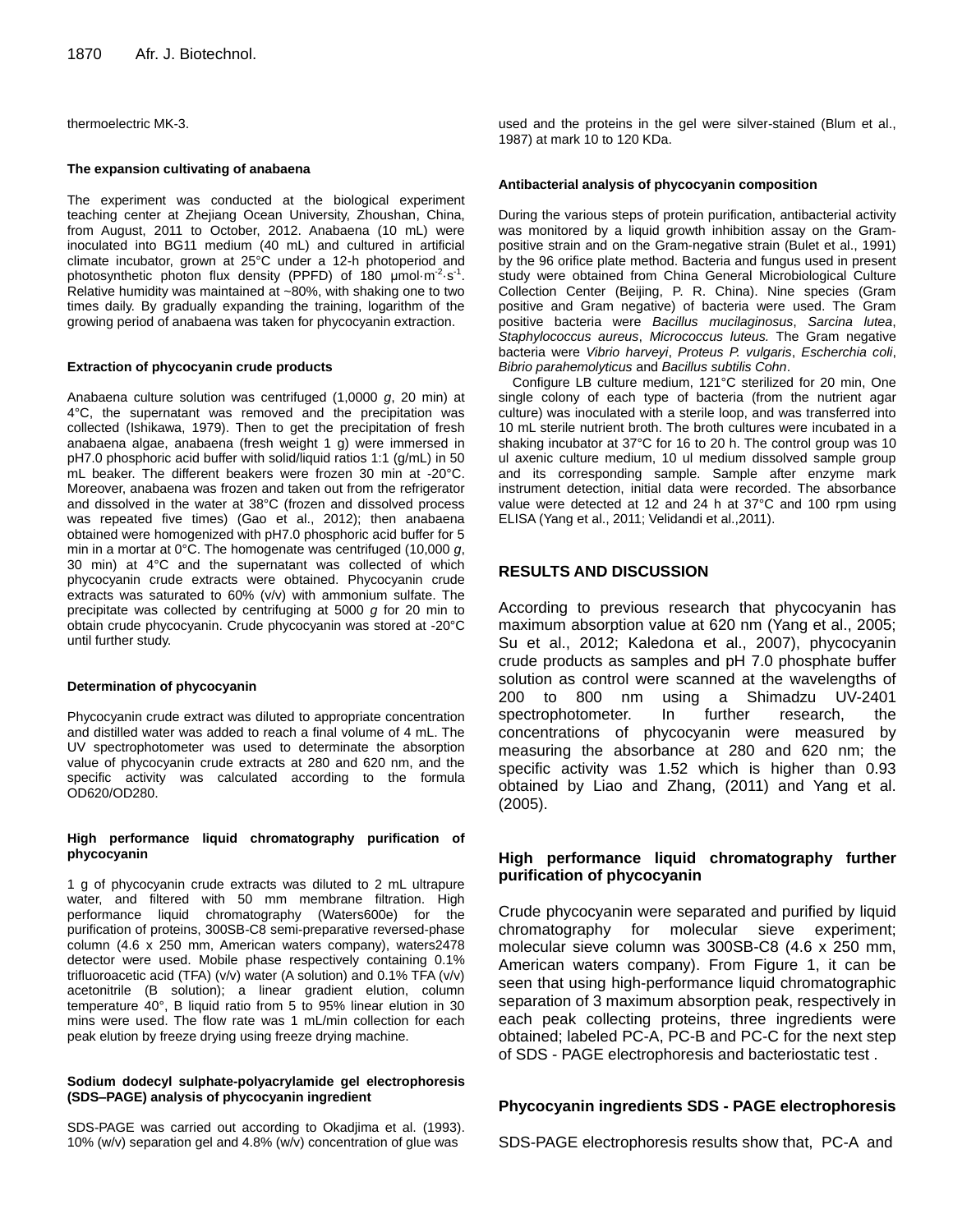

**Figure 1.** The elution curve of phycocyanin crude products by semi-preparative reversed-phase column after the separation of 60% ammonium sulfate precipitation.

PC-B molecular masses occurred between 14 to 18 kDa (Figure 2). It is consistent with that of spirulina (16 to 18 kDa) and arthronema africanum (17 to 19 kDa) (Liao and Zhang, 2011; Minkova et al., 2007). However, the PC-C was not certain in the electrophoresis graph. Table 1 shows the PC-A, PC-B and PC-C bacteriostasis experiment for observation of the antibacterial activity.

## **Phycocyanin crude extract ingredients bacteriostasis experiment**

By high performance liquid chromatography, purification was obtained in the three ingredients PC-A, PC-B and PC-C. Antibacterial activity of PC-A, PC-B and PC-C were investigated. It was found that PC-B and PC-C had certain antibacterial activity on *Bibrio parahemolyticus, Bacillus mucilaginosus* and *Sarcina lutea.* In addition, PC-C had certain antibacterial activity on *Vibrio harveyi.* Antibacterial activity was not found in PC-A in the experiment.

## **Conclusion**

This paper presents a system procedure that ensures a simple, fast and efficient separation and isolation of large quantities phycocyanin and partially purified from anabaena. The extraction of phycocyanin, by repeated freeze thaw method, solid-liquid ratio of 1:1, freezing time of 30 to 60 min, and ammonium sulfate saturation of 60% obtained higher purity. For the first time, the bacteriostatic of the purification component was analysed. In further investigation, PC-B and PB-C will be a new molecular sieve for mass spectrometry and protein sequencing analysis, for the following protein gene cloning and expression.

## **ACKNOWLEDGEMENTS**

The skillful technical assistance of Wang Xingchao, Li Nannan and Sun Jingjing is greatly appreciated. This work was supported in part by Natural Science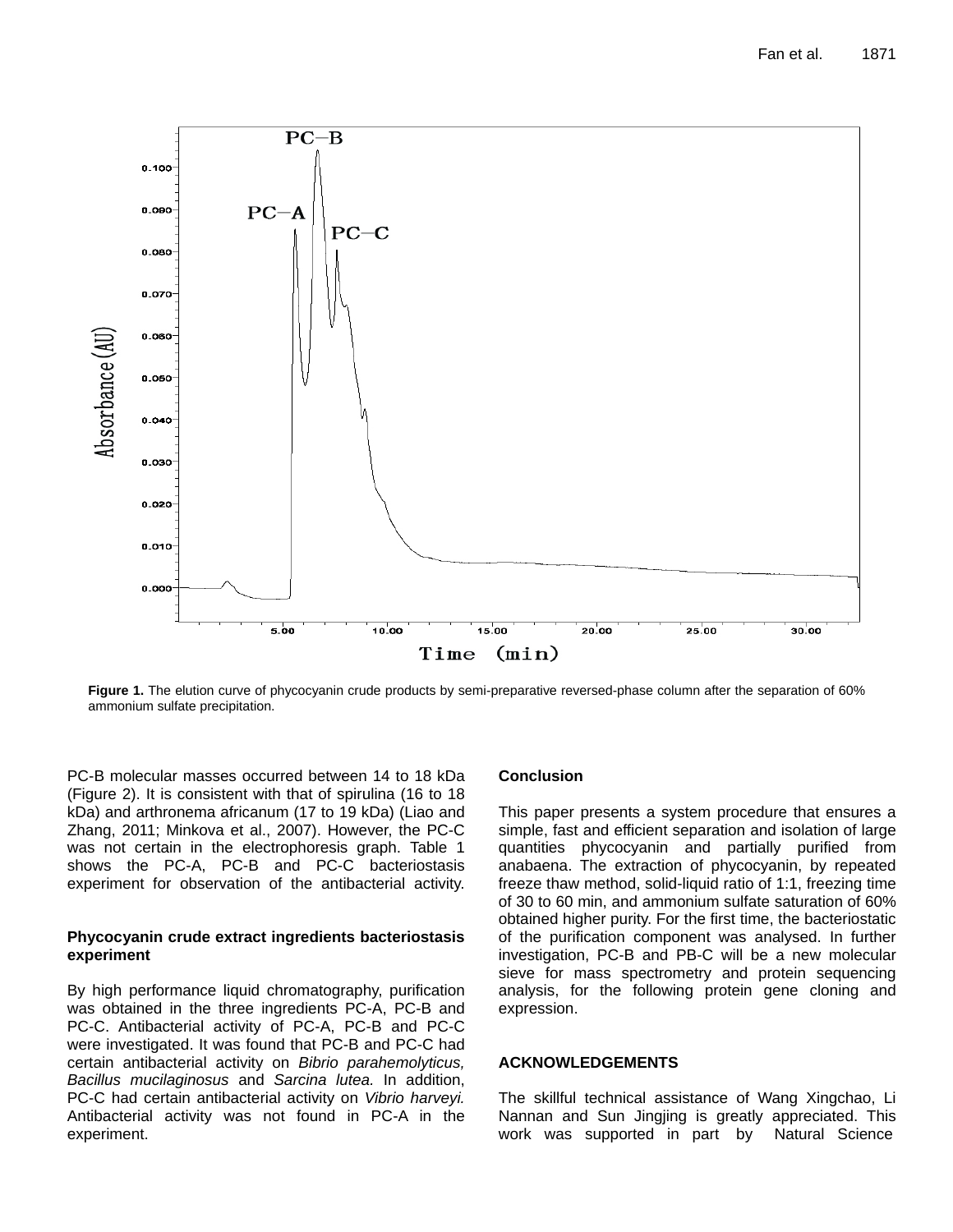

**Figure 2.** SDS-PAGE analysis of phycocyanin ingredients.

**Table 1.** Antibacterial activity of phycocyanin ingredients.

| <b>Bacteria</b>                    | <b>PC-A</b> | PC-B | PC-C |
|------------------------------------|-------------|------|------|
| Vibrio harveyi                     |             |      |      |
| Proteus P. vulgaris                |             |      |      |
| Escherchia coli                    |             |      |      |
| <b>Bibrio Parahemolyticus</b>      |             | ٠    |      |
| Bacillus subtilis (Ehrenberg) Cohn |             |      |      |
| Bacillus mucilaginosus             |             | ٠    |      |
| Sarcina lutea                      |             | ٠    |      |
| Staphylococcus aureus              |             |      |      |
| Micrococcus luteus                 |             |      |      |

Foundation of China (NSFC), and Zhejiang bud plan.

#### **REFERENCES**

- Bulet P, Cociancich S, Dimarcq JL, Lambert J, Reichhart JM, Hoffmann D, Hetru C, Hoffmann JA (1991). Isolation from a coleopteran insect of a novel inducible antibacterial peptide and of new members of the insect defensin family. J. Biol. Chem. 266:24520-24525.
- Gao YN, Tian CR, Zhao LL (2012). Extraction, purification and antioxidant activity of polysaccharides from bamboo leaves. J. For. Res. 23(1):139-143.
- Glazer AN (1994). Phycobiliproteins—a family of valuable widely used fluorophores. J. Appl. Phycol. 6:105-112.
- Ishikawa Y, Onoderaan K, Takeuccii A (1979). Purification and effect of the neurotoxin from the sea anemone parasicyonis actinostoloides. J. Neurochem. 33:69-73.
- Li B, Zhang XC, Gao MH, Chu XM (2007). The new technology of algae blue protein extraction and purification from dunding spirulina . J. Mar. Sci. 31(8):48-50.
- Liao XX, Zhang XW (2011). New method for efficient separation and purification of C-phycocyanin. Food. Ind. Sci. Tech. 32(2):273-280.
- Minkova K, Tchorbadjieva M, Tchernov A, Stojanova M, Gigova L, Busheva M(2007). Improved procedure for separation and purification of arthronema africanum phycobiliproteins. Biotechnol. Lett. 29:647-651.
- Niu JF, Wang GC, Lin XZ (2007). Large-scale recovery of Cphycocyanin from spirulina platensis using expanded bed adsorption chromatography. J. Chromatogr. B. 850(112):267-276.
- Patil G, Raghavarao KS (2007). Aqueous two phase extraction for purification of C-phycocyanin. J. Biochem. Eng. 34(2):156-164.
- Romay Ch, Gonzalez R, Ledon N, Remirez D, Rimbau V (2003). Cphycocyanin: A biliprotein with antioxidant, anti-inflammatory and neuroprotective effects. Curr. Protein. Pept. Sci. 4:207-216.
- Schwartz JL, Sklar G (2002). Growth inhibition and destruction of oral cancer cells by extracts of spirulina. Proc. Am. Oral. Pathol. 40:23-27.
- Su MX, Liao Z, Liu SH, Li NN, Wang RX, Fan MH (2012). Study on the Extraction, Separation of Phycocyanin in Anabaena. J. Anhui. Agric. Sci. 40(8):4866-4867, 4918.
- Telford WG, Moss MW, Morseman JP, Allnutt TFC (2001).